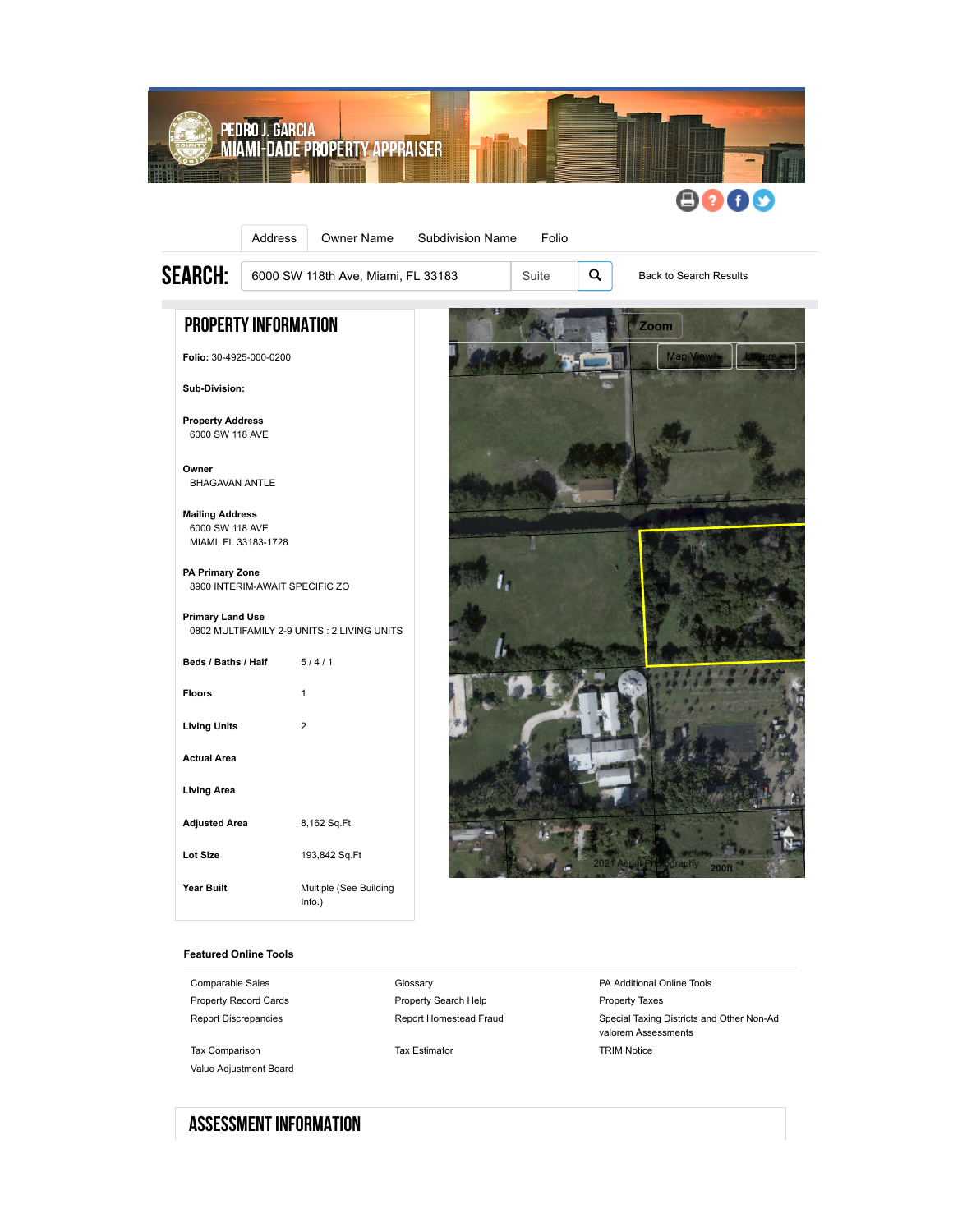2022IMPORTANT NOTICE: The assessment and exemption values currently shown are preliminary and are subject to change until they are certified on July 1.

| Year                       | 2022        | 2021        | 2020        |
|----------------------------|-------------|-------------|-------------|
| <b>Land Value</b>          | \$1,112,500 | \$1,023,500 | \$890,000   |
| <b>Building Value</b>      | \$397,681   | \$290,581   | \$293,595   |
| <b>Extra Feature Value</b> | \$31,174    | \$31,277    | \$31,584    |
| <b>Market Value</b>        | \$1,541,355 | \$1,345,358 | \$1,215,179 |
| <b>Assessed Value</b>      | \$1,470,365 | \$1,336,696 | \$1,215,179 |

## Taxable Value Information

|                        | 2022        | 2021        | 2020        |
|------------------------|-------------|-------------|-------------|
| <b>COUNTY</b>          |             |             |             |
| <b>Exemption Value</b> | \$0         | \$0         | \$0         |
| <b>Taxable Value</b>   | \$1,470,365 | \$1,336,696 | \$1,215,179 |
| <b>SCHOOL BOARD</b>    |             |             |             |
| <b>Exemption Value</b> | \$0         | \$0         | \$0         |
| <b>Taxable Value</b>   | \$1,541,355 | \$1,345,358 | \$1,215,179 |
| <b>CITY</b>            |             |             |             |
| <b>Exemption Value</b> | \$0         | \$0         | \$0         |
| <b>Taxable Value</b>   | \$0         | \$0         | \$0         |
| <b>REGIONAL</b>        |             |             |             |
| <b>Exemption Value</b> | \$0         | \$0         | \$0         |
| <b>Taxable Value</b>   | \$1,470,365 | \$1,336,696 | \$1,215,179 |

| <b>BENEFITS INFORMATION</b> |                                                                                                          |          |         |      |
|-----------------------------|----------------------------------------------------------------------------------------------------------|----------|---------|------|
| Benefit                     | Type                                                                                                     | 2022     | 2021    | 2020 |
| <b>Non-Homestead Cap</b>    | <b>Assessment Reduction</b>                                                                              | \$70,990 | \$8.662 |      |
|                             | Note: Not all benefits are applicable to all Taxable Values (i.e. County, School Board, City, Regional). |          |         |      |

## Full Legal Description

25 54 39 4.45 AC M/L N1/2 OF NW1/4 OF SE1/4 OF NE1/4 LESS E25FT & LESS N25FT FOR DADE COUNTY CANAL R/W LOT SIZE IRREGULAR OR 15509-2618 0592 4

COC 22499-2973 07 2004 5

|                      | <b>SALES INFORMATION</b> |              |                                                                     |
|----------------------|--------------------------|--------------|---------------------------------------------------------------------|
| <b>Previous Sale</b> | Price                    | OR Book-Page | <b>Qualification Description</b>                                    |
| 07/01/2004           | \$0                      | 22499-2973   | Sales which are disqualified as a result of examination of the deed |
| 11/01/2003           | \$1,200,000              | 21844-4662   | Sales which are qualified                                           |
| 05/01/1992           | \$0                      | 15509-2618   | Sales which are disqualified as a result of examination of the deed |
| 08/01/1991           | \$0                      | 00000-00000  | Sales which are disqualified as a result of examination of the deed |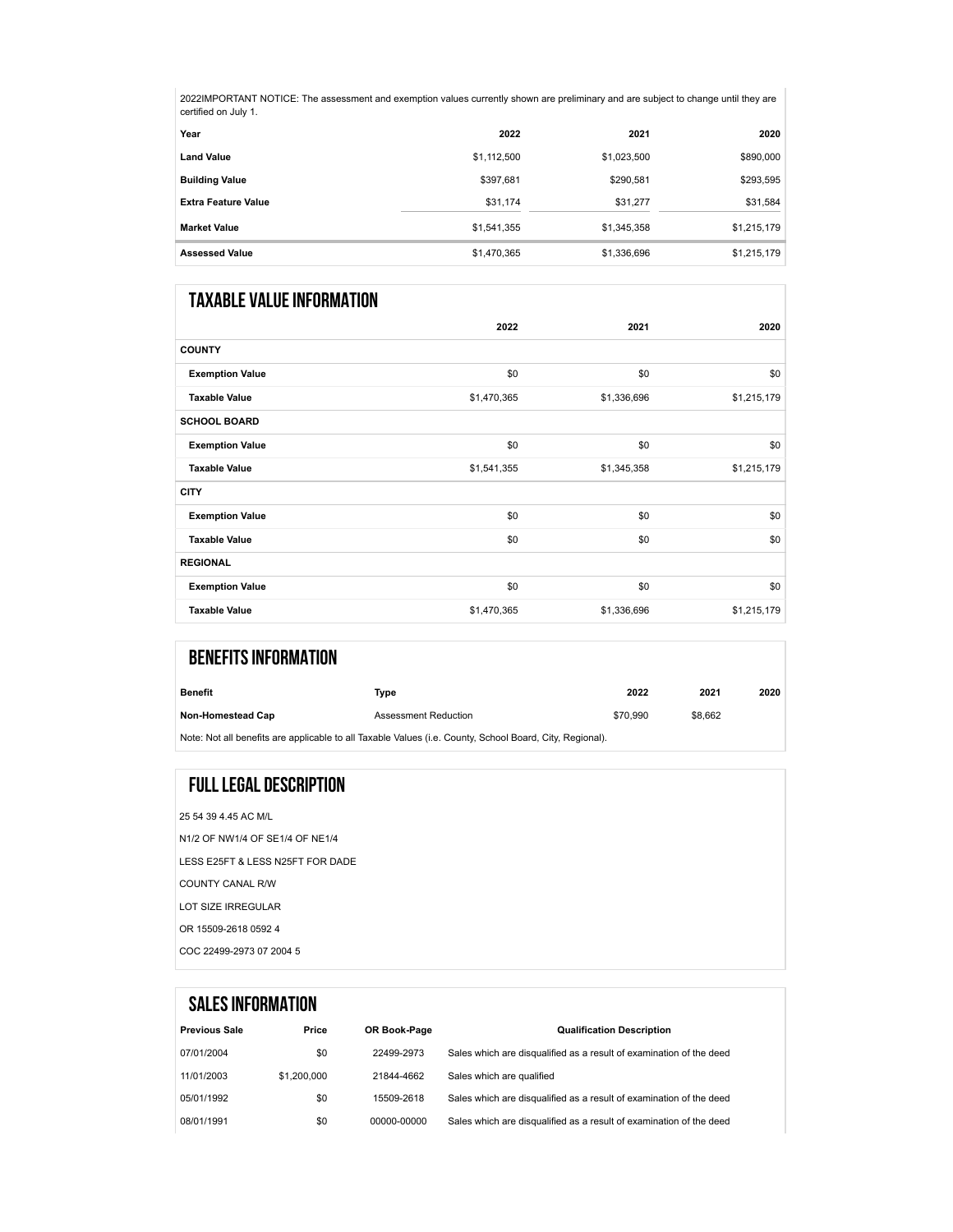08/01/1975 \$241,600 [00000-00000](https://onlineservices.miami-dadeclerk.com/OfficialRecords/StandardSearch.aspx?QS=lHVlhHQhIZoJRUYKiXnhi5K4tIoWMEvtv6VVIagHT4VuiXI3%2bEEWcQ%3d%3d) Sales which are qualified

For more information about the [Department of Revenue's Sales Qualification Codes](https://floridarevenue.com/property/Documents/salequalcodes_aft01012021.pdf).

2022 2021 2020

|                 | Land Information |                                  |           |       |                   |
|-----------------|------------------|----------------------------------|-----------|-------|-------------------|
| <b>Land Use</b> | Muni Zone        | <b>PA Zone</b>                   | Unit Type | Units | <b>Calc Value</b> |
| <b>GENERAL</b>  | GU               | 8900 - INTERIM-AWAIT SPECIFIC ZO | Acres     | 1.00  | \$250,000         |
| GENERAL         | GU               | 8900 - INTERIM-AWAIT SPECIFIC ZO | Acres     | 3.45  | \$862,500         |

### Building Information

| <b>Building Number</b> | Sub Area | Year Built | <b>Actual Sq.Ft.</b> | Living Sq.Ft. | Adj Sq.Ft. | <b>Calc Value</b> |
|------------------------|----------|------------|----------------------|---------------|------------|-------------------|
|                        |          | 1970       |                      |               | 3,923      | \$184,000         |
| 4                      | 2        | 1994       |                      |               | 1,068      | \$58,980          |
| $\overline{2}$         |          | 1970       |                      |               | 989        | \$46,387          |
| 3                      |          | 1994       |                      |               | 2,182      | \$108,314         |

| <b>EXTRA FEATURES</b>                             |            |              |                   |
|---------------------------------------------------|------------|--------------|-------------------|
| <b>Description</b>                                | Year Built | <b>Units</b> | <b>Calc Value</b> |
| Wall - CBS unreinforced                           | 1992       | 1.000        | \$2.920           |
| Chain-link Fence 4-5 ft high                      | 1980       | 630          | \$3.843           |
| Patio - Concrete Slab                             | 1970       | 735          | \$1.764           |
| Patio - Brick, Tile, Flagstone                    | 1970       | 509          | \$3.359           |
| Pool 6' res AVG 3-8' dpth, plain feat 250-649 sf  | 1970       |              | \$15,000          |
| Screen Enclosure - Better- heavier gauage frm +8' | 1970       | 1.021        | \$4.288           |

## Additional Information

\* The information listed below is not derived from the Property Appraiser's Office records. It is provided for convenience and is derived from other government agencies.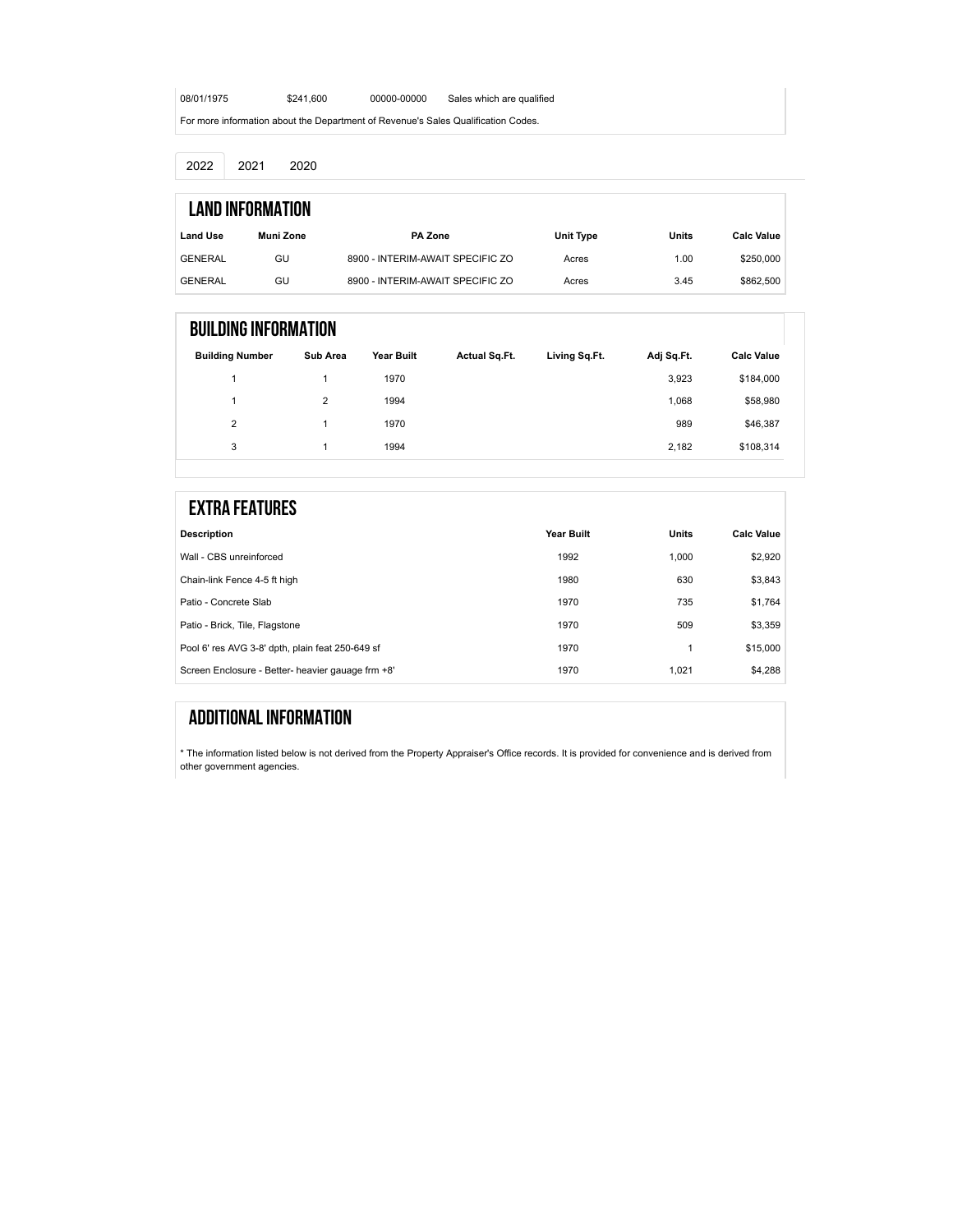| <b>LAND USE AND RESTRICTIONS</b>                                |                                                                   |                                            |                                                                                                                                                |
|-----------------------------------------------------------------|-------------------------------------------------------------------|--------------------------------------------|------------------------------------------------------------------------------------------------------------------------------------------------|
| <b>Community Development District:</b>                          | <b>NONE</b>                                                       | <b>Community Redevelopment Area:</b>       | <b>NONE</b>                                                                                                                                    |
| <b>Empowerment Zone:</b>                                        | <b>NONE</b>                                                       | <b>Enterprise Zone:</b>                    | <b>NONE</b>                                                                                                                                    |
| <b>Urban Development:</b>                                       | <b>INSIDE URBAN</b><br><b>DEVELOPMENT</b><br><b>BOUNDARY</b>      | <b>Zoning Code:</b>                        | <b>GU - INTERIM</b><br><b>DISTRICT - USES</b><br><b>DEPEND ON</b><br>CHARACTER OF<br>NEIGHBORHOOD,<br><b>OTHERWISE EU-2</b><br>STANDARDS APPLY |
| <b>Existing Land Use:</b>                                       | 13 - SINGLE-FAMILY.<br>LOW-DENSITY<br>(UNDER 2<br>DU/GROSS ACRE). | Government Agencies and Community Services |                                                                                                                                                |
| OTHER GOVERNMENTAL JURISDICTIONS                                |                                                                   |                                            |                                                                                                                                                |
| <b>Business Incentives</b>                                      | Childrens Trust                                                   | <b>Environmental Considerations</b>        |                                                                                                                                                |
| Florida Inland Navigation District                              | Miami-Dade County                                                 | PA Bulletin Board                          |                                                                                                                                                |
| Special Taxing District and Other Non-<br>Ad valorem Assessment | School Board                                                      |                                            | South Florida Water Mgmt District                                                                                                              |
|                                                                 |                                                                   |                                            |                                                                                                                                                |

The Office of the Property Appraiser is continually editing and updating the tax roll. This website may not reflect the most current information on [record. The Property Appraiser and Miami-Dade County assumes no liability, see full disclaimer and User Agreement at http://www.miamidad](http://www.miamidade.gov/info/disclaimer.asp) e.gov/info/disclaimer.asp

For inquiries and suggestions email us at <http://www.miamidade.gov/PAPortal/ContactForm/ContactFormMain.aspx>. Version: 2.0.3

Exemptions & Benefits

[Deployed Military](http://www.miamidade.gov/pa/exemptions_military.asp)

[Homestead](http://www.miamidade.gov/pa/exemptions_homestead.asp) [Institutional](http://www.miamidade.gov/pa/exemptions_institutional.asp)

[Senior Citizens](http://www.miamidade.gov/pa/exemptions_homestead_senior.asp)

[Disability Exemptions](http://www.miamidade.gov/pa/exemptions_disabilities.asp)

#### Real Estate

40 Yr Building [Re-Certification](http://www.miamidade.gov/pa/property_recertification.asp)

[Defective Drywall](http://www.miamidade.gov/pa/news_drywall.asp) [Folio Numbers](http://www.miamidade.gov/pa/property_folio_numbers.asp)

[Mortgage Fraud](http://www.miamidade.gov/pa/mortgage-fraud.asp)

[Appealing Your Assessment](http://www.miamidade.gov/pa/appealing_assessment.asp)

#### Tangible Personal Property

[Appealing your Assessment](http://www.miamidade.gov/pa/appealing_assessment.asp)

[Assessment Information Search](http://www.miamidade.gov/pa/business_lookup.asp#/)

[Exemptions](http://www.miamidade.gov/pa/exemptions_tangible.asp)

[Extension Requests](http://www.miamidade.gov/pa/property_tangible_extension.asp)

[Filing Returns](http://www.miamidade.gov/pa/exemptions_tangible_filing.asp)

[More >](http://www.miamidade.gov/pa/exemptions.asp)

[More >](http://www.miamidade.gov/pa/real_estate.asp)

[More >](http://www.miamidade.gov/pa/property_tangible.asp)

#### Online Tools

[Address Blocking](http://www.miamidade.gov/pa/public_records_address_block.asp)

Public Records

[Property Search](http://www.miamidade.gov/pa/property_search.asp)

[Change of Name](http://www.miamidade.gov/pa/public_records_name_change.asp)

[Change of Address](http://www.miamidade.gov/pa/address_change.asp)

[Change of Ownership & Title](http://www.miamidade.gov/pa/public_records_ownership.asp)

[Property Sales](http://www.miamidade.gov/pa/property_sales.asp)

[Tax Estimator](http://www.miamidade.gov/PAPortal/Taxes/TaxEstimator.aspx)

[Tax Comparison](http://www.miamidade.gov/PAPortal/Taxes/TaxComparison.aspx)

Tax Roll Administration

[Appealing your Assessment](http://www.miamidade.gov/pa/appealing_assessment.asp)

[Reports](http://www.miamidade.gov/pa/reports.asp)